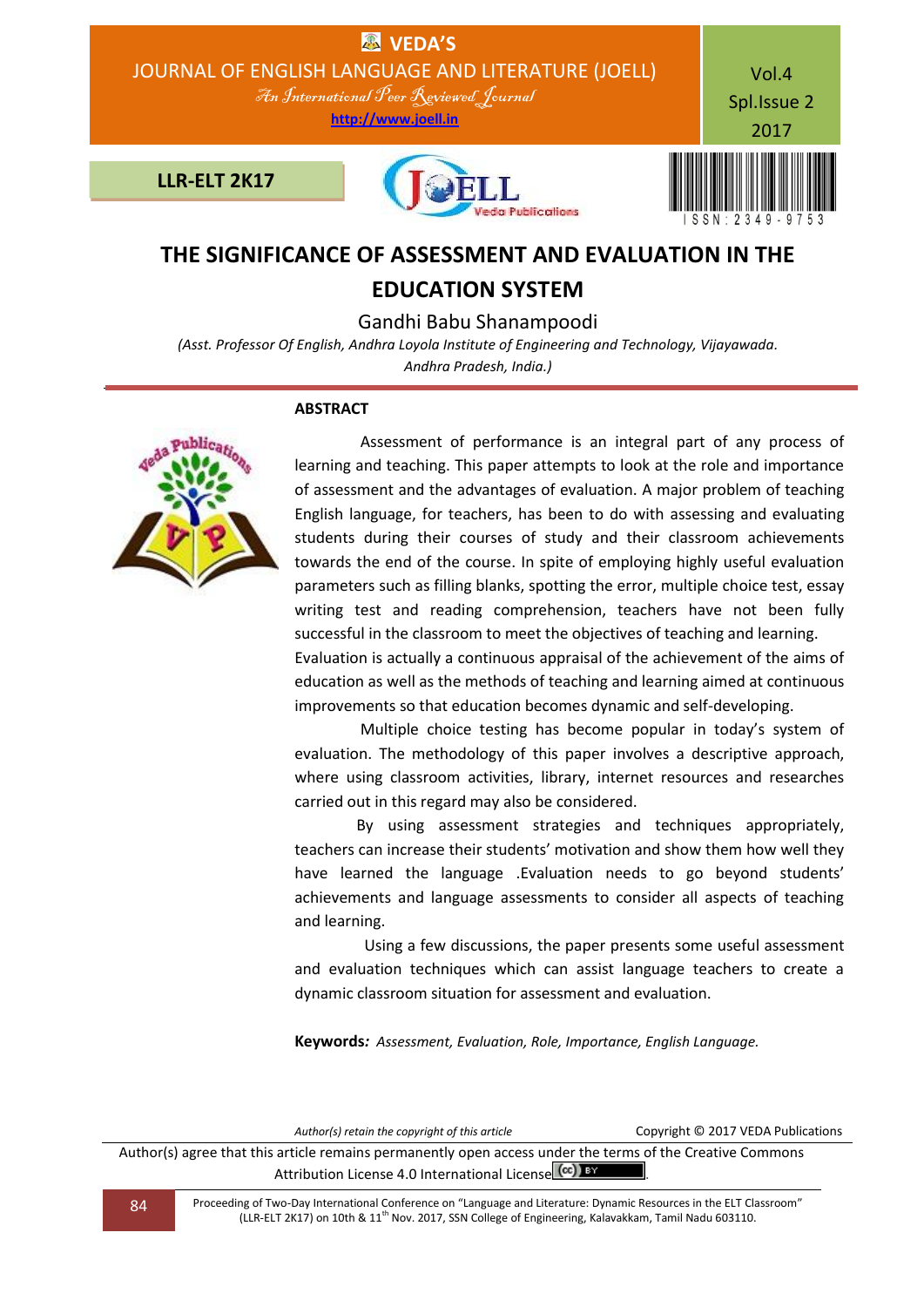#### **INTRODUCTION**

The paper focuses on the significance and quality of English language learning assessments and evaluation processes in the educational system.

Evaluation is a wider concept than testing and measurement, and is designed to judge the worth of all the educational outcomes brought about as a result of teaching-learning processes. In this process the students come to know their own drawbacks and try to improve. Thus, it helps the teacher in diagnosing difficulties in learning. Because in a continuous assessment of the student day-to-day progress it helps in determining the potentialities and interests of every student, on the basis of the dayto-day records of students it becomes easy to know the present status of the student and his growth towards the desirable goals. In this way evaluation provides information essential for effective guidance. Evaluation can therefore be defined as a systematic process determining the extent to which educational objectives are achieved by students.

Evaluation is a continuous process. It forms an integral part of the total system of education, and is intimately related to educational objectives. It exercises a great influence on the student's study habits and the teacher's methods of instruction and thus helps not only to measure educational achievement but also improve it (Kothari Commission 1964-66).

Evaluation is a process that includes fourbasic components:

- 1. Pointing out the purpose of the educational system.
- 2. Identifying and collecting relevant information.
- 3. Thoughtful Interpretationof information
- 4. Decision making.

Teachers play a major rolein classroom assessment as they develop, administer and analyze the questions. They are more likely to apply the results of the assessment to their own teaching. Therefore, it provides feedback on the effectiveness of instruction and gives students a measure of their progress. According to Biggs (1999), classroom assessment has two major functions: one is to show whether or not learning has been successful, and the other one is to

clarify the expectations of the teachers from the students.

Assessment is a process that includes five basic components:

- 1) Formulating statements of intended learning outcomes.
- 2) Developing or selecting measures.
- 3) Creating experiences leading to outcomes.
- 4) Evaluating the teaching methods.
- 5) Discussing the results to improve teachinglearning.

The purpose of classroom assessment and evaluation is to give learners the opportunity to show what they have learned, rather than degrading them by showing what they have not learned. Evaluation and assessment focus on different aspects of teaching and learning: respectively textbooks and instructional materials, student achievement, and whole programs of instruction.

A major event to confirm in education is whether students attain the objectives of the course of study or curriculum scope and sequence. Objectives refer to goals of a course of instruction. In Language Teaching, two different types of objectives are distinguished:

- 1. General objectives, or aims, are the primary reasons for or the purposes of a course of instruction. General objectives are also called long-term goals.
- 2. Specific objectives or simply objectives are descriptions of what is to be achieved in a course. They are more detailed descriptions of exactly what a learner is expected to be able to do at the end of a period of instruction. This might be a single lesson, a chapter of a book, a term's work, etc. A description of specific objectives which can be observed and measured is known as behavioral objectives.

It is important to clarify the important difference between assessment and evaluation. These terms are often used interchangeably, but they are technically different. Assessment of an individual student's progress or achievement is an important component of evaluation: it is that part of evaluation which includes the measurement and analysis of information about student learning. The primary

85 Proceeding of Two-Day International Conference on "Language and Literature: Dynamic Resources in the ELT Classroom" (LLR-ELT 2K17) on 10th & 11<sup>th</sup> Nov. 2017, SSN College of Engineering, Kalavakkam, Tamil Nadu 603110.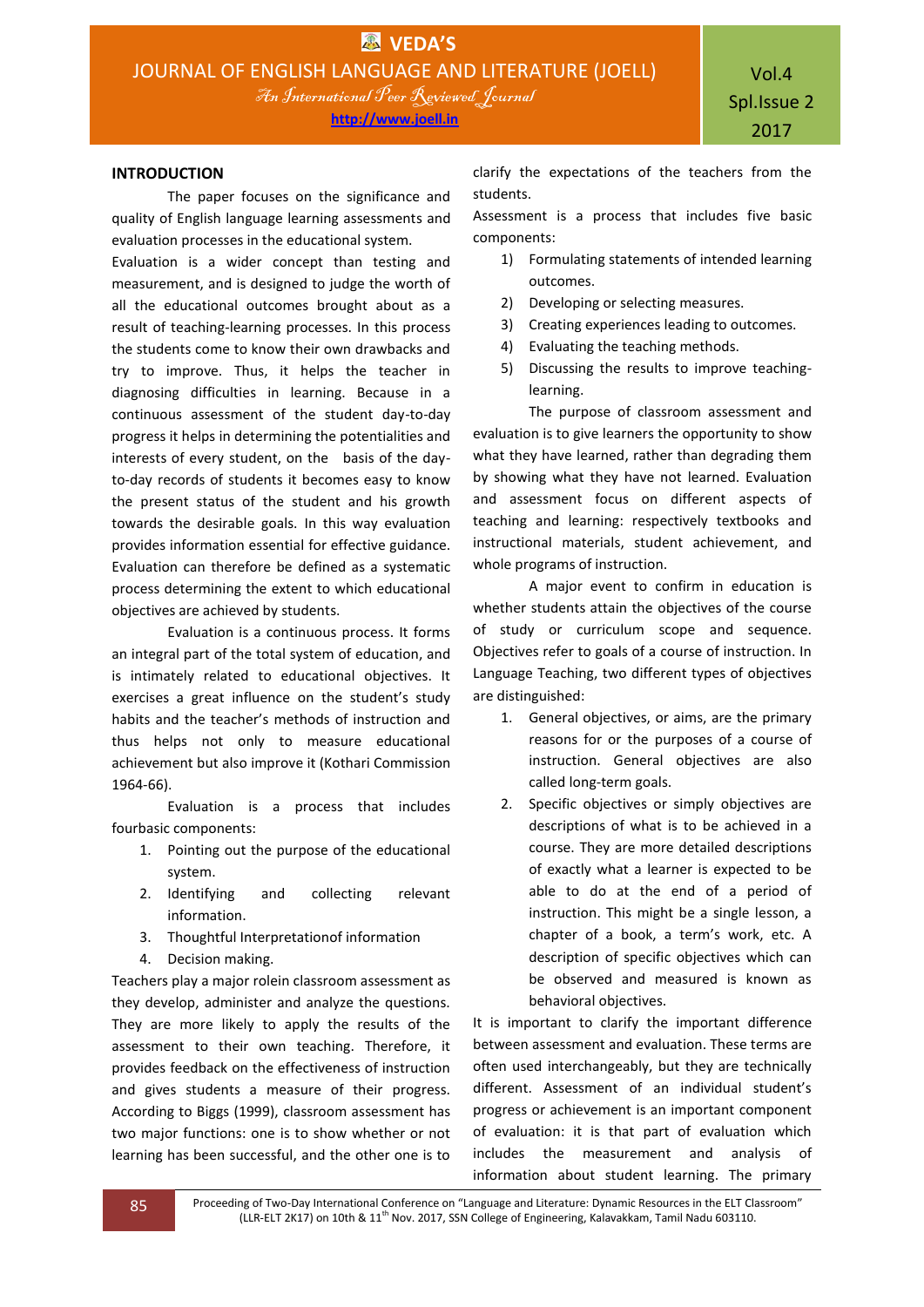focus of assessment in Teaching English Language has been language assessment and the role of tests in assessing students' language skills. Evaluation goes beyond student achievement and language assessment to consider all aspects of teaching and learning and to look at how educational decisions can be made based on the results of alternative forms of assessment.

Classroom assessment and evaluation under the active management of teachers can also serve important professional development purposes since the information issuing from such evaluations provides teachers with valuable feedback about their instructional effectiveness that they can use to develop and improve their professional skills. As part of a reflective teaching movement, teachers are encouraged to conduct research in their own classrooms; classroom assessment and evaluation is an important part of such research.

#### **HOW TO CONDUCT ASSESSMENT**

Assessment to improve learning focusses on how well students are learning what we intend them to learn. Upon establishing learning objectives, assessment methods are used to measure selected learning outcomes to see whether or not the objectives have been met for a course or a program. It can be done in four splendid stages.

- 1. Establish Learning Goals: Establishing clear, measurable expected outcomes of student learning.
- 2. Provide Learning Opportunities: Ensuring that students have sufficient opportunities to achieve those outcomes.
- 3. Assess Student Learning: Systematically gathering, analyzing and interpreting evidence to determine how well student learning matches our expectations.
- 4. Use the Result: Using the resulting information to understand and improve student learning.

#### **ASSESSMENT AND EVALUATION IN CLASS ROOM**

In the educational system classroom teachers, more than anyone else, are actively and continuously involved in assessment and evaluation. Students can alsoparticipate actively in assessing

their own achievements and in planning how they will study and learn the second language.

Any instruction consists of three components. Purposes identify the objectives of instruction: the "WHY". Plans describe the means of attaining those objectives: the "HOW". Practices are what actually take place in the classroom: the "WHAT". Classroom assessment and instruction have four aspects (purposes, plans, practices, and input factors). Instructional objectives are identified as the goals that one, as a teacher, aims at while teaching. On the one hand, they provide direction for planning appropriate instruction, and, on the other hand, they provide a basis for determining whether one has achieved what one has set out to accomplish; that ismthey provide criteria for assessing the outcomes of one's teaching. When identifying objectives to use in classroom assessment and evaluation, it is important to use those objectives that best describe what one, as an individual teacher, wants to accomplish.

Different kinds of objectives guide classroom instruction: 1) linguistic, 2) strategic, 3) socioaffective, 4) philosophical, and 5) method or process.

Linguistic objectives refer to language skills that learners are expected to acquire in the classroom. Objectives that are concerned with strategies for communicating, learning, and critical thinking are referred to as strategic objectives. Learning processes are "conscious processes and techniques that facilitate the comprehension, acquisition, and retention of new skills and concepts" (Chamot and O'Malley 1987). According to Chamot and Michael O'Malley, these may include metacognitive strategies (such as selective attention), cognitive strategies (such as summarizing and elaboration), or socio-affective strategies (such as questioning for clarification). Socio-affective objectives refer to changes in learners' attitudes or social behaviours that result from classroom instruction (e.g. changes in attitudes towards the target language, the target language group, or the learner's first language group).

These objectives can be an important part of second language teaching. In most cases, however, they are secondary to language learning objectives. Finally, method or process objectives refer to

86 Proceeding of Two-Day International Conference on "Language and Literature: Dynamic Resources in the ELT Classroom" (LLR-ELT 2K17) on 10th & 11th Nov. 2017, SSN College of Engineering, Kalavakkam, Tamil Nadu 603110.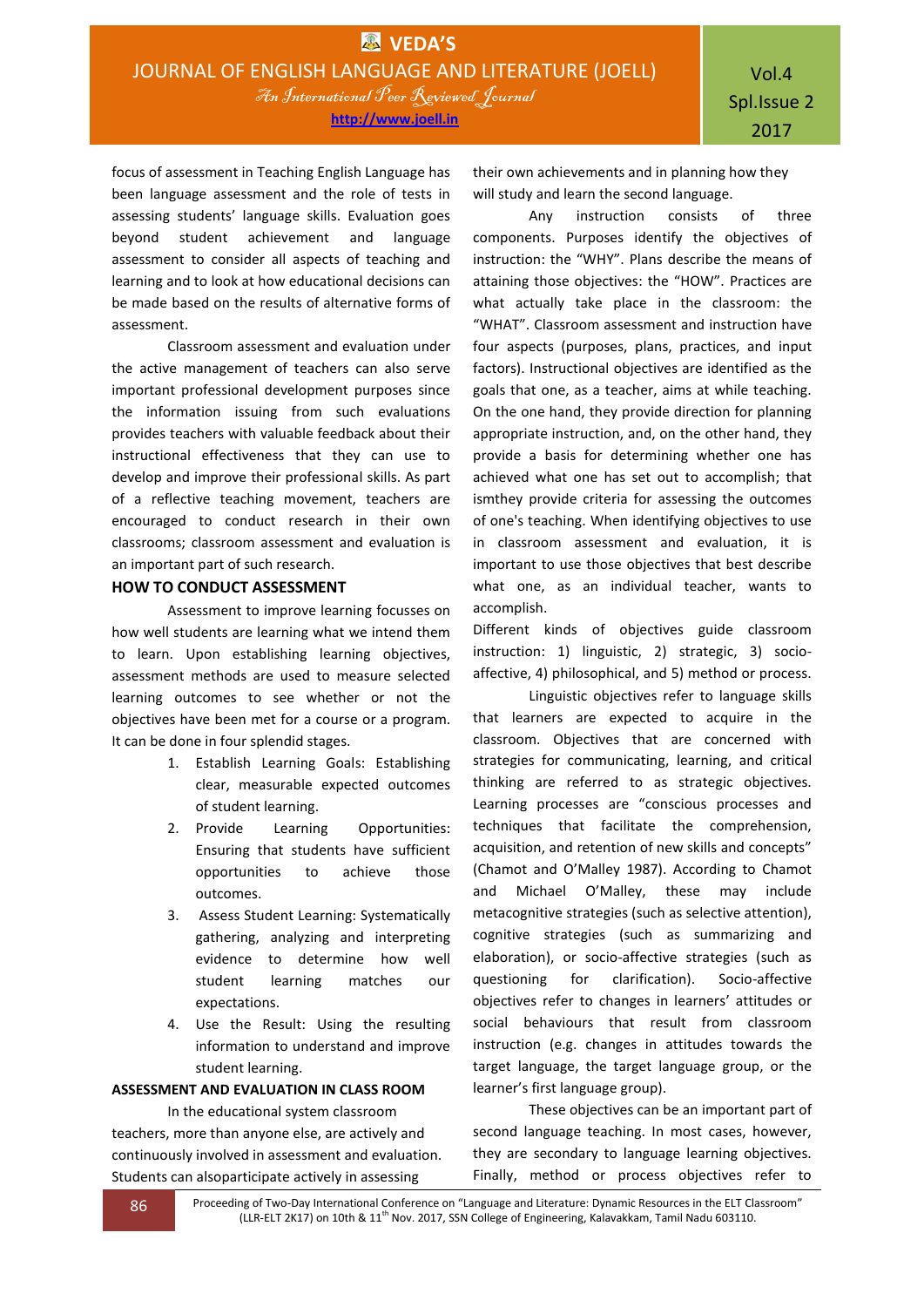methods, processes, experiences, materials, activities, or other aspects of instruction. They may also refer to opportunities or experiences that learners are expected to have in the course of instruction. Strategic objectives help in understanding student's performances in class and thus play an important role in instructional planning. They are, however, secondary to language acquisition; in other words, the effective deployment of certain strategies should lead to enhanced second language attainment and usage. Clearly, language objectives are fundamental to second language evaluation and are the focus of our attention. Teachers must be able to distinguish among these objectives so that they understand how each can or cannot be used in planning more effective schemes of classroom assessment and evaluation in an educational system.

## **STRATEGIES FOR CLASSROOM ASSESSMENT AND EVALUATION**

Informal assessments allow teachers to track the ongoing progress of their students regularly and often. While standardized tests measure students at a particular point in the year, ongoing assessments provide continual snapshots of where students are throughout the academic year. By using informal assessments, teachers can target students' specific problem areas, adapt instruction and intervene earlier rather than later.

Fred Gensee and John A. Upshur (1996) argue that evaluation involvea comparison. More specifically, decisions that result from assessment are arrived at by making comparisons between various components of instruction and the larger instructional context (including input factors, purposes, plans, practices, and outcomes) and then taking action to reduce mismatches between the components so that the desired outcome or match is achieved. If there is no mismatch, then instruction can proceed without changing anything.

Classroom assessment and evaluation requires one to look for potential problems and decide on actions to resolve them. Problems take the form of mismatches, inconsistencies between what is actually happening or is likely to happen on the one hand and what you would like to happen on the other. Mismatches indicate that there is a potential

problem; decisions about changes that will eliminate or reduce the problems are therefore critical.

## **EFFECTIVE EVALUATION AND ASSESSMENT**

To be useful and effective, evaluation and assessment require planning. Preparing for evaluation should be an integral part of planning each lesson or unit as well as general planning at the beginning of the school year or course. Instruction and evaluation should be considered together in order to ensure that instruction lends itself to evaluation and that the results of evaluation can direct ongoing instructional planning. Moreover, if evaluation is not planned along with instruction, the time required for assessment activities will most likely not be available. As pointed earlier, an important focus of classroom assessment and evaluation is student achievement. Teachers need to know what and how much students have learned in order to monitor the effectiveness of instruction, to plan ongoing instruction, and for accountability purposes.

As a matter of fact, testing in language classes is often inadequate. The teacher is so preoccupied with classroom activities that (s)he fails to maintain a comprehensive perspective of the flow of the language learning sequence, from objectives through activities to testing. This is the point where we can give priority to evaluation over tests, claiming that the primary aim of evaluation in the classroom is to judge the achievement of both students and the teacher. Evaluation of achievement is the feedback that makes improvement possible. By means of evaluation, strengths and weaknesses are identified. Evaluation, in this sense, is another aspect of learning, and one that enables learners to grasp what they missed previously and the teacher to comprehend what can be done in subsequent lessons to improve learning. To do so, alternative methods (e.g. dialogue journals, portfolio conferences, interviews and questionnaires, observation, etc) are available for collecting useful information about language learning and about student related factors which influence the processes of language teaching and learning.

Genesee (cited in Carter and Nunan, 2001) is of the opinion that for tests and alternative forms of language assessment to be useful for classroom